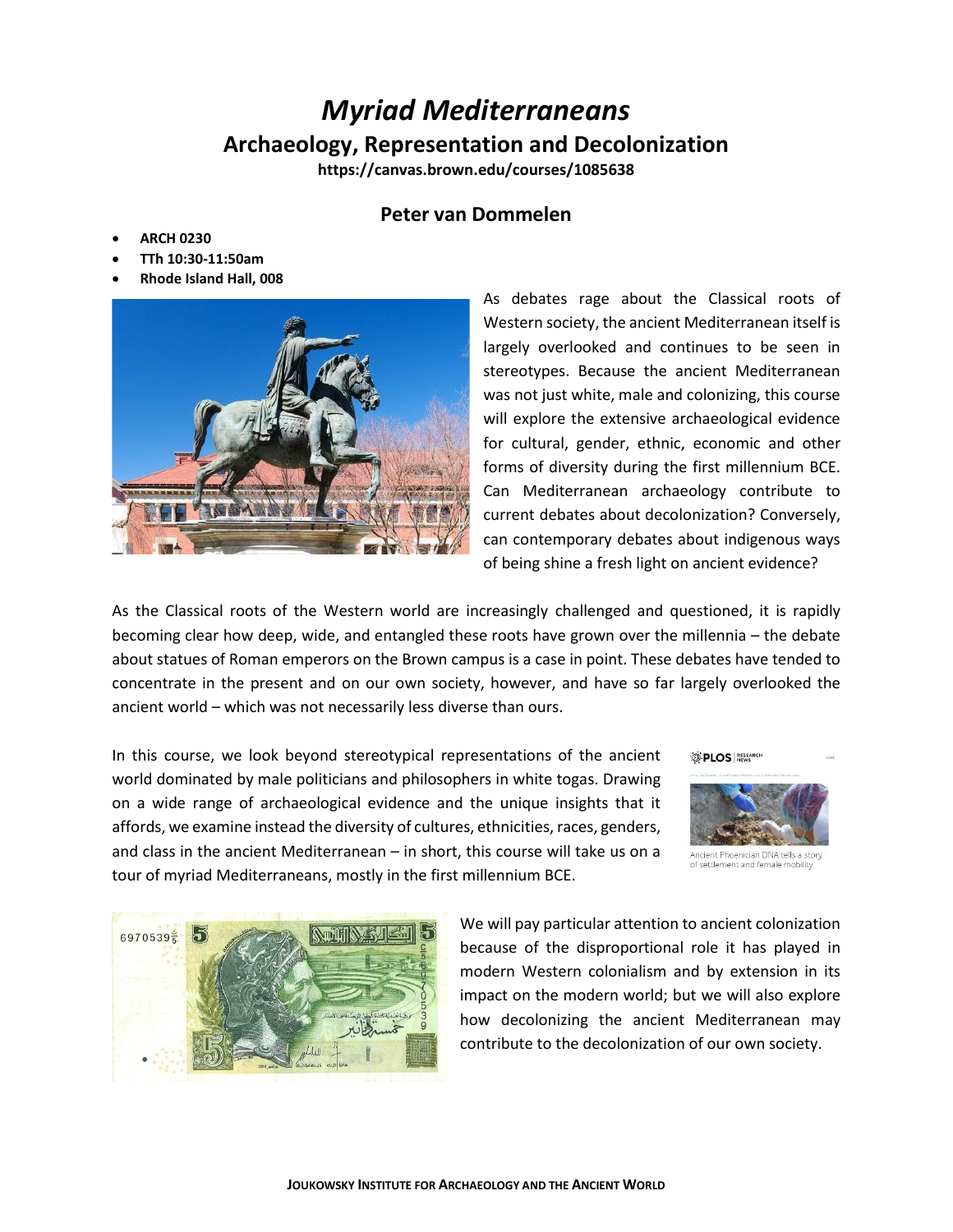## **Course Organization**

The course is articulated into three parts. The first three weeks are used to introduce the broad themes, to provide a theoretical framework and to lay out a factual basis for the entire course. The following six weeks constitute the heart of the course and explore in depth the core questions posed in the introductory weeks. The final part of the course is made up of the final weeks of the semester during which students begin work on their final project, as we look into the many connections between the past and the present.

Each week is dedicated to a single, if broad topic as listed in this course outline, with the Tuesday seminar mostly dedicated to an introductory lecture and discussion of one key publication; the Thursday session will entirely be taken up by discussion of the week's theme guided by course readings. In addition, starting from week 4, i.e during the thematic module, students will act as discussants and post comments, questions and ideas on the course blog to kickstart and steer discussions.

Over 13 weeks, students will spend three hours per week in class (39 hours total). Required reading for the course is expected to take up approximately seven or eight hours per week (up to 100 hours). In addition, writing of and commenting to blog posts as well as researching and writing coursework are estimated to add up to a total of approximately 70 hours over the course of the term. The total course is therefore estimated at around 200 hours.

#### **Learning Goals**

The primary objective of this course is to provide students with an understanding of the mutual and continuous impacts between past and present, including to make them aware of the particular roles that 'Classical Civilization' has played and in many ways continues to play in the Western world. In the second place, it aims to equip students with a robust factual knowledge of the ancient Mediterranean, in particular of the first millennium BCE, and to make them aware of diversity, cultural and otherwise, in the ancient world; a corollary aim is to expand students' understanding of the ancient world beyond Greece and Rome.

More specifically, the learning goals of this course are

- to provide students with a robust knowledge of archaeological and relevant historical evidence across the (West) Mediterranean region;
- to encourage students to understand classical sources critically and as culturally embedded;
- to instruct students in critical analysis of current research on a study region (problems, method and theory, quality of data);
- to stimulate students to work across regional boundaries and research traditions as well as to formulate sophisticated approaches to major topics like colonialism and culture contact;

• to engage students with the material and resources related to the study regions of the Mediterranean. There are no prerequisites for taking this course.

## **Practical Information**

- Instructor: Peter van Dommelen (peter van dommelen@brown.edu)
- Office hours: Wednesday and Thursday, 1-2 pm
- Office: Rhode Island Hall, room 009

Brown University is committed to full inclusion of all students. Please inform us if you have a disability or other condition that might require accommodations or modification of any of these course procedures. I am always available after class or during office hours, but you could also make an appointment for another time. For more information, phone 401-863-9588 or email SEAS@brown.edu.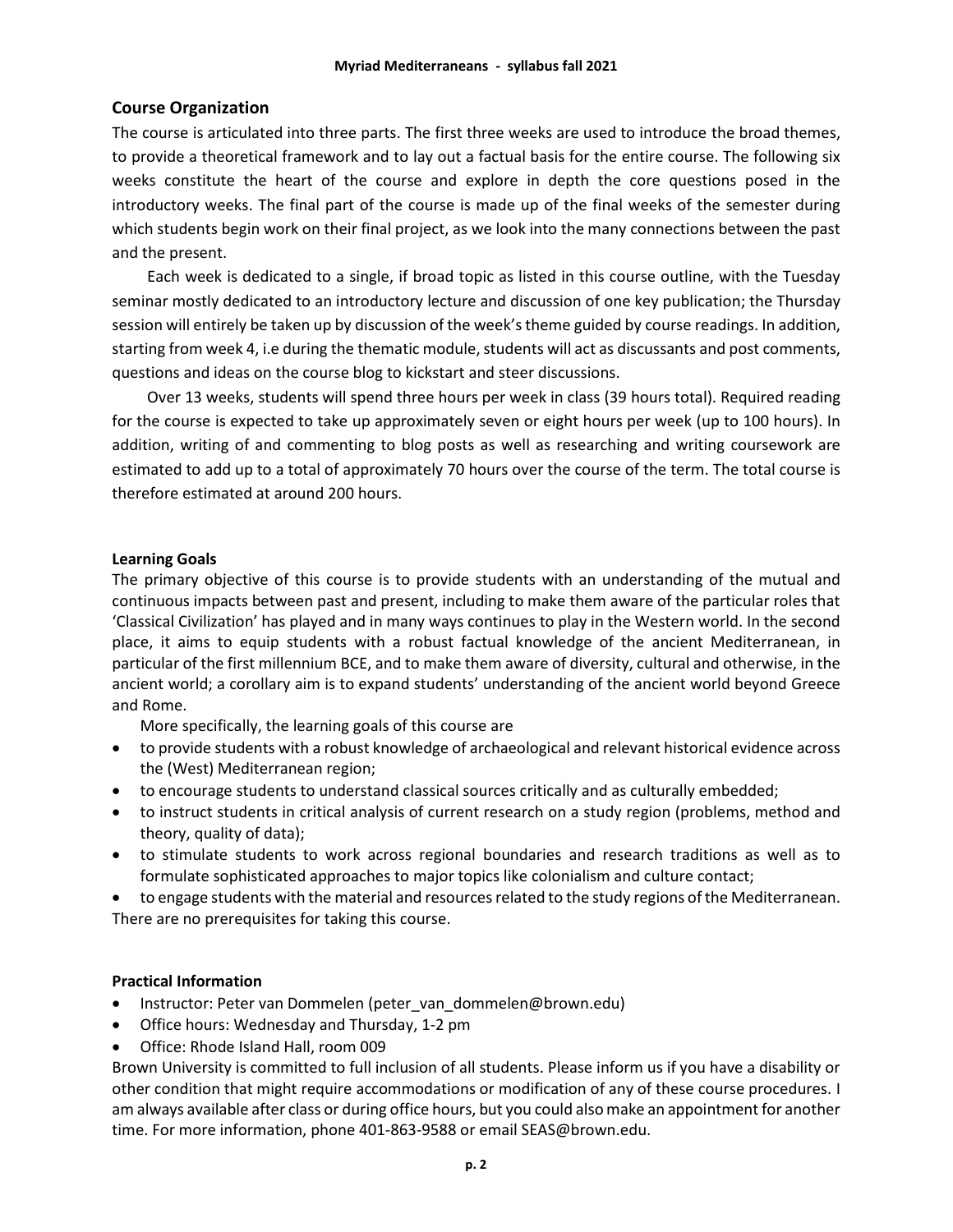## **Course requirements and assessment**

There are no prerequisites for taking this course.

- 30% final paper
- 40% short writing assignments (three in number, making up 10%, 10% and 20% of the assessment)
- 10% class presentation
- 10% blog posts
- 10% class participation and online responses

## **Assignments and deadlines**

- 1. short paper 1 (10%): around 500 words, due September 24
- 2. short paper 2 (10%): around 750 words, due October 8
- 3. short paper 3 (20%): around 1000 words, due October 29
- 4. final paper (30%): 2,000 to 2,500 words, due December 12

In addition, all students are required

- to present in class a short preliminary report of their final course project (ca 10 mins), in weeks 10 and 11 (between November 9 and 18);
- to write two blog posts on the course blog about the assigned readings, in weeks 4-9 (between September 28 and November 4);
- to take part actively in class discussions and contribute to online questions and discussions on the course blog, in all weeks.

Coursework has to be submitted through Canvas by the specified deadline. Late submission of coursework without prior consultation is likely to lead to a penalty in the form of a reduced grade. Further details of the assignments are set out in detail in Canvas (under 'assignments')

#### **Reading**

You are required to read four papers every week: these are journal articles and book chapters that are listed in this syllabus and on Canvas; there is no single textbook for this course. All readings are accessible electronically either in Canvas or through the University Library.

Note that the course canvas pages *always* offer the most up-to-date, correct and

## more detailed information

**https://canvas.brown.edu/courses/1085638**

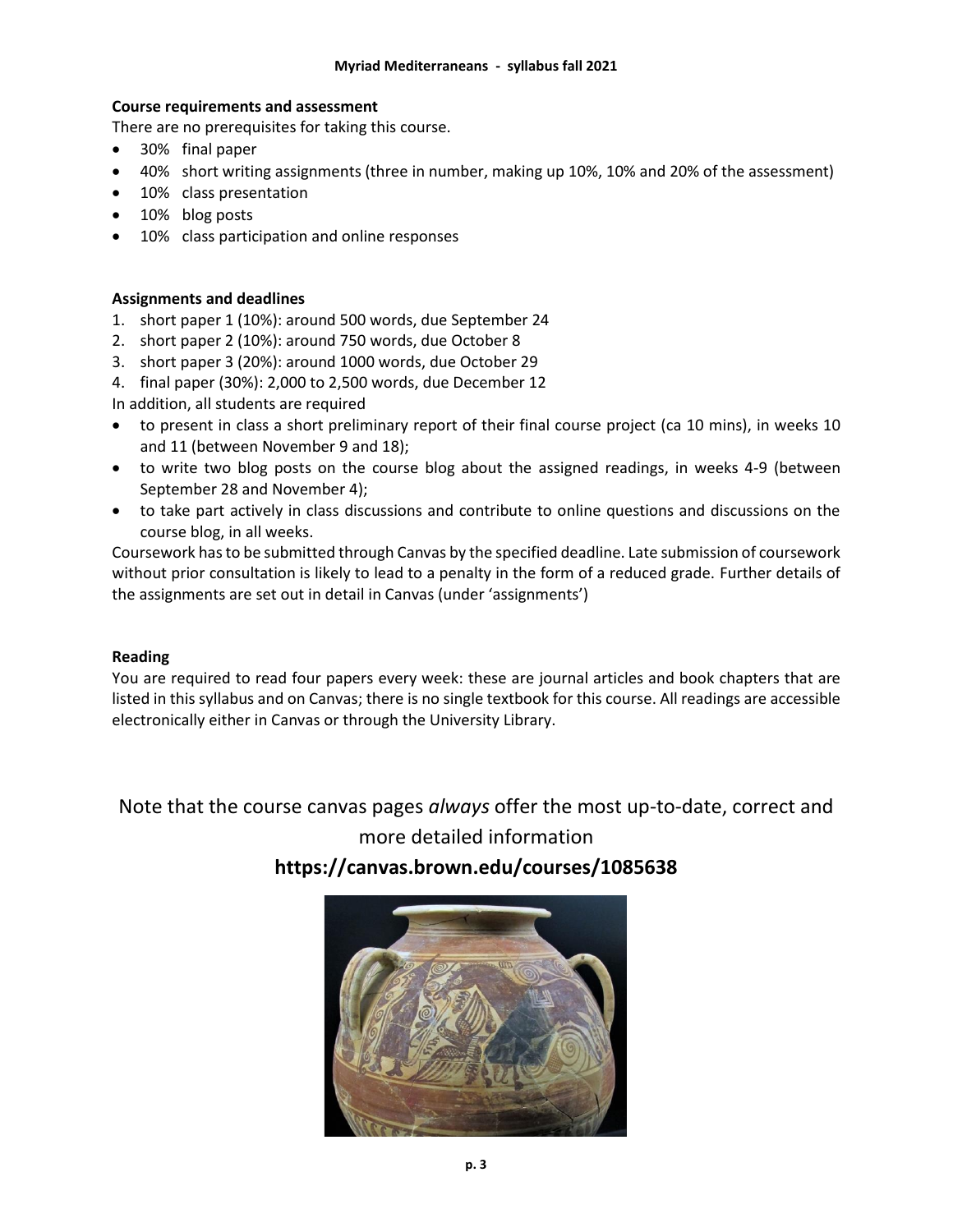## **Course Outline and Reading Assignments**

## *week 1* **The Ancients and Us**

The first class begins with an introduction to the course itself, highlighting its goals, rationale and set-up. It will be followed by discussion of a short text to be read in class.

• Sept 9 [course materials provided in class]

## **PART 1: FOUNDATIONS**

## *week 2* **Beyond Greece and Rome**

This week offers a basic introduction to and whirlwind tour of the wider Mediterranean beyond the Greek and Roman heartlands, highlighting where, when and how connections were made across the Mediterranean, with and away from Greece and Rome.

- Sept 14 Hodos 2020: 66-94 (ch.3)
- Sept 16 Díaz-Andreu 1998; López-Bertran 2012; Pérez-Jordà *et al.* 2021

## *week 3* **Myriad Comparisons (and Other Modes of Juxtaposition)**

Comparison lies at the heart of this course and of studying the ancient world in its diversity and it is therefore the central concept of this week: what makes a good comparison? How and why have modes and objects of comparison changed through time?

- Sept 21 Detienne 2008: 1-21 (ch.1)
- Sept 23 De Angelis 1998; Vasunia 2005; Garnand 2019 introduction to the library by subject librarian Karen Bouchard

## *short paper 1 due on Sept.24*

## **PART 2: THEMES**

#### *week 4* **Ancient Colonialism and Cultural Interactions**

Colonialism past and present are a core theme of this course, and in this week we will explore the implications of studying colonialism and delve into the murky details of several ancient colonial situations in the Mediterranean.

- Sept 28 Dietler 2005
- Sept 30 Marín-Aguilera 2018; Vives-Ferrándiz Sánchez 2015; Kistler 2020

#### *week 5* **Different and Changing Identities**

Self-identities and external identifications do not and never did overlap; they are also difficult to trace in archaeological contexts, but as multiple case studies show an awareness of minor but crucial details and an interest in tracking ancient identities can lead to interesting results.

- Oct 5 Ghisleni 2018
- Oct 7 Foxhall 2020; Luley 2020: 119-146 (ch.5); Steidl 2020
- *short paper 2 due on Oct.8*

#### *week 6* **Indigenous Traditions**

The ancient Mediterranean was certainly not short of indigenous peoples, even if they are rarely recognized as such today. In this week, we examine efforts to bring ancient indigenous identities to the fore.

- Oct 12 Trouillot 2005: 108-140 (ch.4)
- Oct 14 Morris 2003; Woolf 2011: 8-31 (ch.1); Roppa 2019